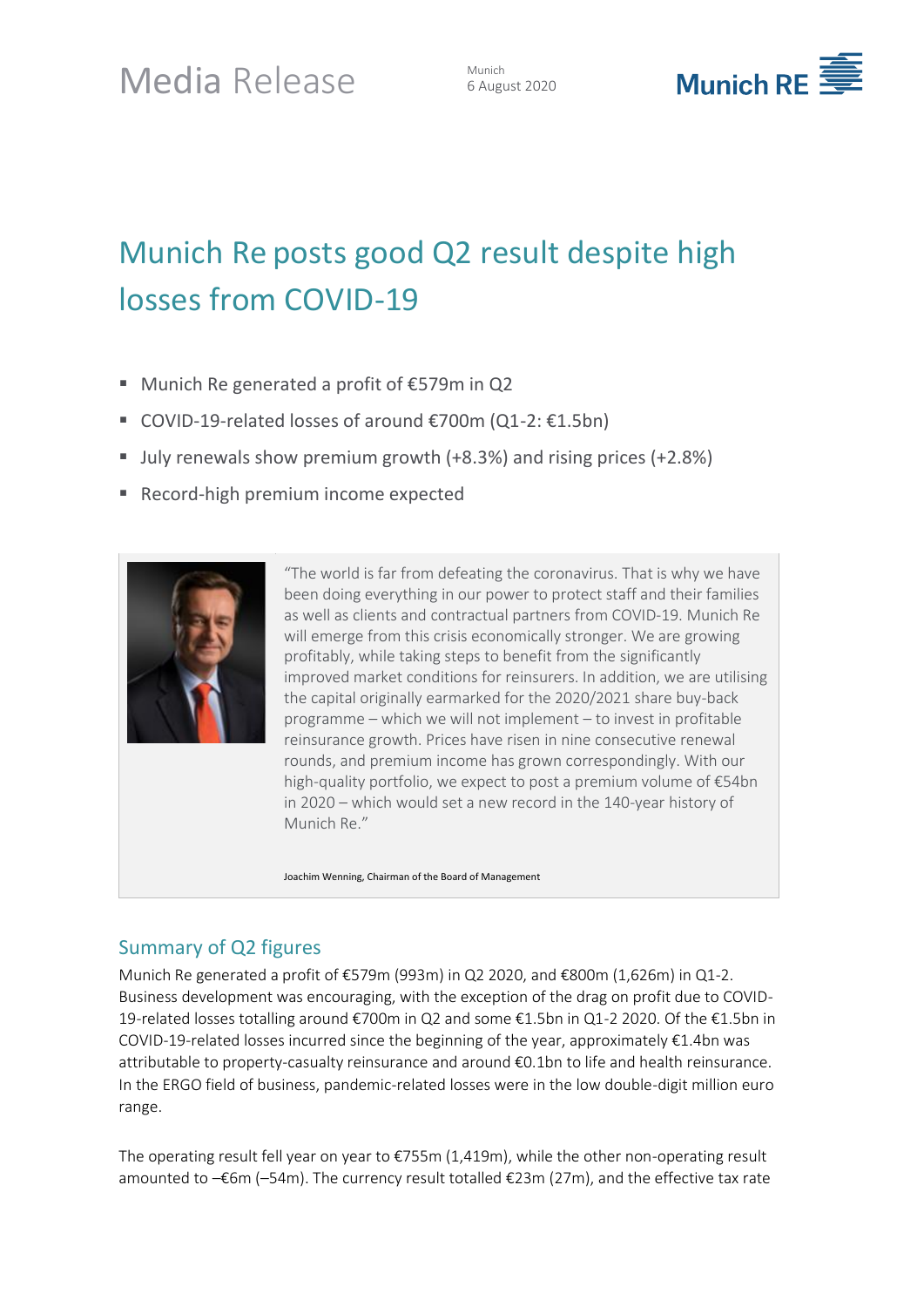

was 19.3% (25.7%). Compared to Q2 2019, gross premiums written increased by 8.7% to €12,827m (11,799m); in Q1-2, they rose by 7.7% to €27,112m (25,175m).

Despite our dividend payment, equity was only slightly lower at the reporting date (€29,766m) than at the start of the year (€30,576m). Munich Re's solvency ratio remained stable at 211% in Q2 (31 March 2020: 212%).

In Q2 2020, annualised return on equity (RoE) amounted to 10.4%.

#### Reinsurance: Result of €407m

The reinsurance field of business contributed  $\epsilon$ 407m (858m) to the consolidated result in Q2; the Q1-2 result was €555m (1,406m). The operating result amounted to €465m (1,162m) in Q2. Gross premiums written rose considerably to €8,856m (7,583m).

Life and health reinsurance business generated a profit of €59m (154m) in Q2. Premium income increased to €3,332m (2,740m). The quarterly result also reflects losses arising from COVID-19 deaths. The technical result, including business with non-significant risk transfer, was €48m (72m). From today's perspective – owing in particular to losses stemming from a mortality rate pushed up by COVID-19 – the annual target of €550m set for the technical result, including business with non-significant risk transfer, is no longer realistically attainable.

In Q2, property-casualty reinsurance business contributed €348m (704m) to the result. Premium volume rose to €5,524m (4,842m). The combined ratio was 99.9% (86.9%) of net earned premiums in Q2 and 103.0% in Q1-2.

Major losses of over €10m each totalled €799m (202m). These figures include gains and losses from the settlement of major losses from previous years. Major-loss expenditure corresponds to 14.8% (4.1%) of net earned premiums, and was thus above the long-term average of 12%. This was primarily attributable to major losses associated with the coronavirus pandemic. In this context, the most significant losses were incurred in connection with the cancellation or postponement of major events. On a smaller scale, there were also losses in other lines of property-casualty reinsurance, including business interruption. All in all, man-made major losses amounted to a considerable €632m (47m). Major losses from natural catastrophes were comparatively low, at €167m (155m).

In Q2, reserves for basic claims from prior years totalling around €217m were released; this corresponds to 4.0% of net earned premiums. Munich Re continues to seek to set the amount of provisions for newly emerging claims at the very top end of the estimation range, so that profits from the release of a portion of these reserves are possible at a later stage.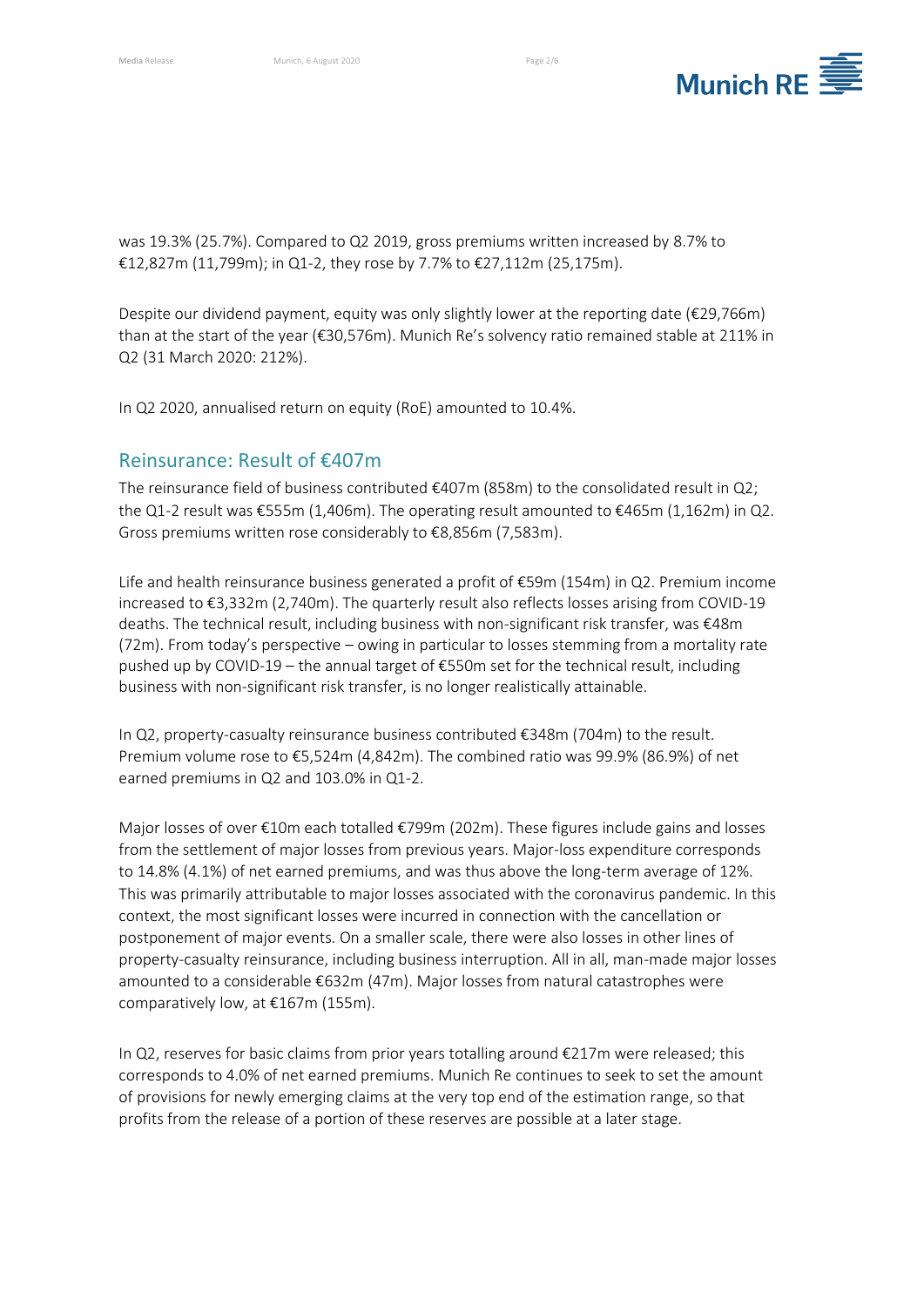

In the reinsurance renewals as at 1 July 2020, Munich Re was able to increase the volume of business written to €3.8bn (+8.3%). It was possible to tap into growth opportunities, especially in North America and with global clients. The primary focus of the renewals was business in North America, South America, Australia, and with global clients.

Prices increased overall. Price trends varied among market segments in accordance with varying levels of capacity, claims experience, and demand. Prices rose – considerably in some instances – for reinsurance cover in regions and classes of business with high claims experience. This was true, for example, of natural catastrophe covers in North America and the Caribbean, where overall prices rose by high single-digit percentages. In some cases, price increases were even greater. Prices also went up slightly in regions and classes of business with low claims experience, due to a generally improving market environment for reinsurers.

Overall, prices across the Munich Re portfolio increased by 2.8%. This figure is, as always, riskadjusted. In other words, price increases are offset if they are associated with increased risk and, consequently, elevated loss expectations. Similarly, changes are offset by the composition of different classes of business in the portfolio so as to make valid comparisons possible.

Munich Re anticipates that the market environment will see further year-on-year improvement in the next large renewal round in January, as in previous renewals in the current year.

## ERGO: Result of €173m

Munich Re generated a sizeable profit of €173m (135m) in its ERGO field of business in Q1 and €245m (220m) in Q1-2.

This pleasing result is attributable in particular to the ERGO International segment's higher result of €59m (8m). The increase is explained largely by improved operational performance and the fact that portfolio optimisation is no longer a burden. The ERGO Property-casualty Germany segment generated a solid result of €50m (55m). Insurance claims stemming from business interruptions and event cancellations were partly offset by stable premium development and lower losses in personal lines business. ERGO Life and Health Germany reported a lower result of €63m (72m) on account of the impact of COVID-19 on the capital market and in travel insurance.

The combined ratios remain at a very good level. In the Property-casualty Germany segment, the combined ratio was 92.5% (86.2%) in Q2, and 92.9% (91.9%) in Q1-2 2020. In the ERGO International segment, it improved to 90.1% (95.0%) in Q2 and to 92.7% (95.2%) in Q1-2; these improvements were fuelled by a lower claims frequency in motor insurance.

Total premium income across all segments in Q2 amounted to €4,228m (4,849m); gross premiums written totalled €3,971m (4,217m). The fall in total premium income is largely attributable to a one-off effect in 2019. This income was further impacted both by the sale of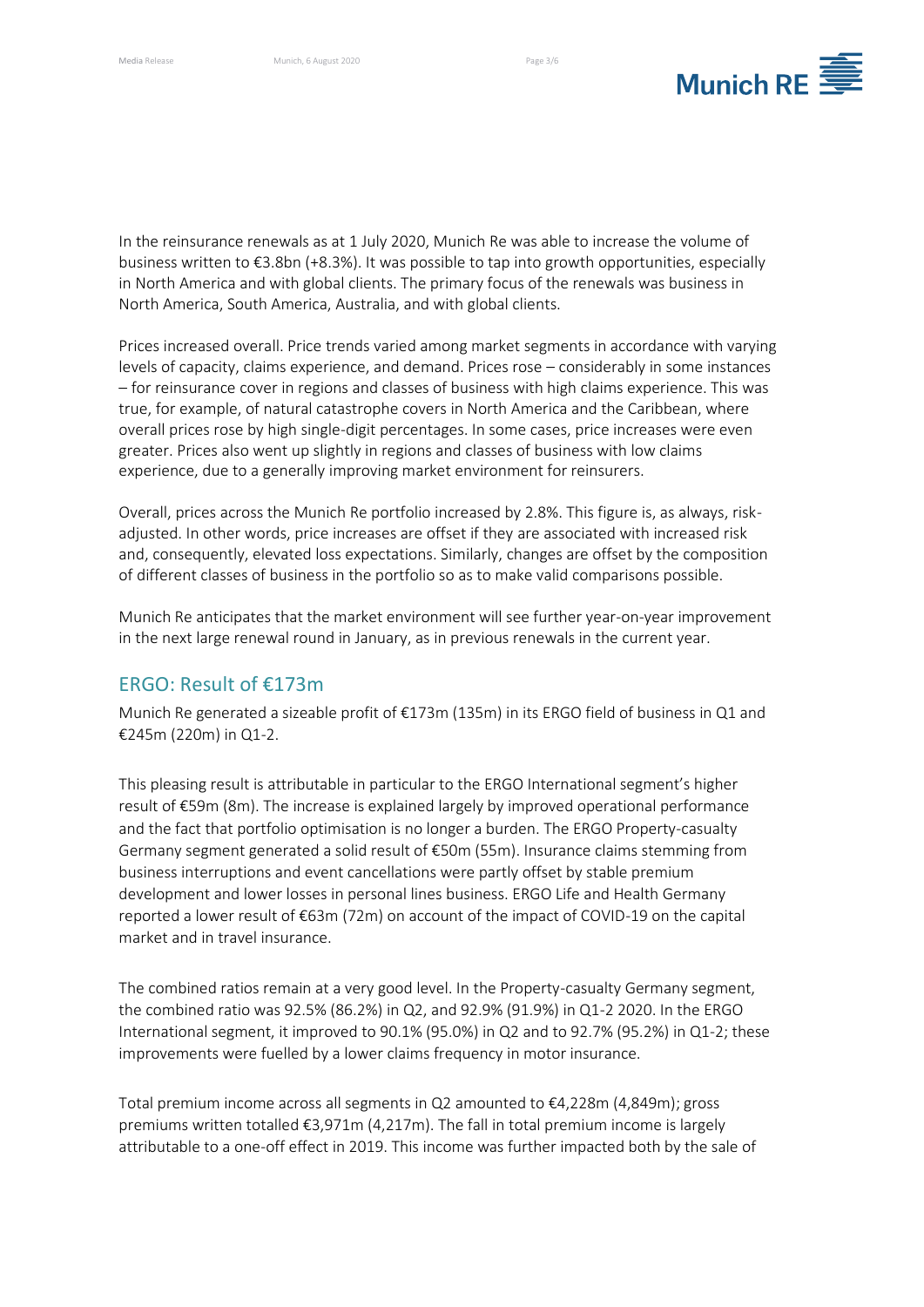

companies outside Germany in 2019 as part of portfolio optimisation and by a drop in premium volume in travel business owing to COVID-19.

#### Investments: Investment result of €1,697m

The Group's investment result (excluding insurance-related investments) decreased to €1,697m (1,919m) in Q2. The balance of gains and losses on disposals excluding derivatives increased to €1,189m (436m). This increase is partly due to the disposal of fixed-interest securities for financing the additional interest reserve and to higher gains on disposals in reinsurance that arise inevitably from the restructuring of portfolios of fixed-interest securities against a backdrop of falling interest rates. The net balance of derivatives amounted to –€906m (–97m). Upward trends in equity markets resulted in losses on derivatives for hedging the equity portfolio in primary insurance. These losses were partly offset by gains on the disposal of equities and by dividends, with a parallel increase in unrealised gains and losses on equities. Regular income from investments fell slightly to €1,721m (1,848m).

Overall, the Q2 investment result represents a return of 2.7% on the average market value of the portfolio. The running yield was 2.8% and the yield on reinvestment was 1.6%. The equity-backing ratio, including equity derivatives, was 4.5% as at 30 June 2020 (31 December 2019: 6.4%).

Munich Re's investment portfolio (excluding insurance-related investments) increased compared with the 2019 year-end figure, with the carrying amount rising slightly to €230,080m (228,764m); the market value amounted to €249,858m (247,310m).

The Group's asset manager is MEAG, whose assets under management as at 30 June 2020 included not only Group investments but also a volume of €65.8bn (38.2bn) for third parties. The significant year-on-year increase is largely due to a new mandate from an institutional client.

## Outlook 2020

Given the ongoing high level of uncertainty regarding the further economic and financial consequences of COVID-19, Munich Re will not issue profit guidance for 2020. As with its annual profit target, Munich Re remains committed to the retractions of its sub-targets for annual profit in the reinsurance field of business and its forecast for the combined ratio in property-casualty reinsurance. In addition, Munich Re has now withdrawn its guidance for the technical result including business with non-significant risk transfer in life and health reinsurance (original target: €550m).

Owing to profitable growth, Munich Re now anticipates premium income of around €54bn (previously: around €52bn). Premium income of €36bn (previously: €34bn) is now expected in the reinsurance field of business.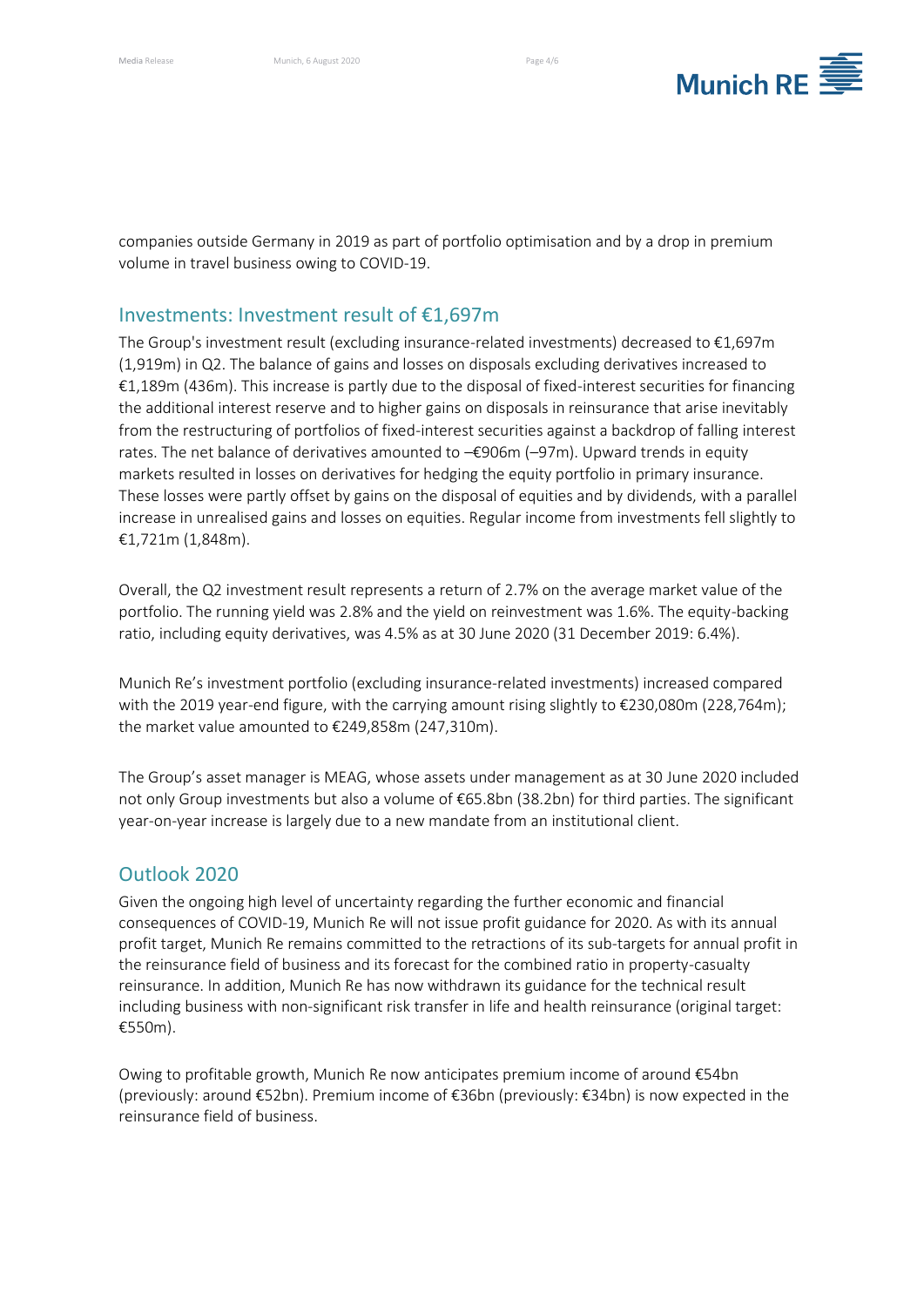

All other sub-targets specified in the quarterly report for Q1 2020 remain unchanged. As always, the projections are subject to major losses being within normal bounds, and to the income statement not being impacted by severe fluctuations in the currency or capital markets, significant changes in the tax environment, or other one-off effects.